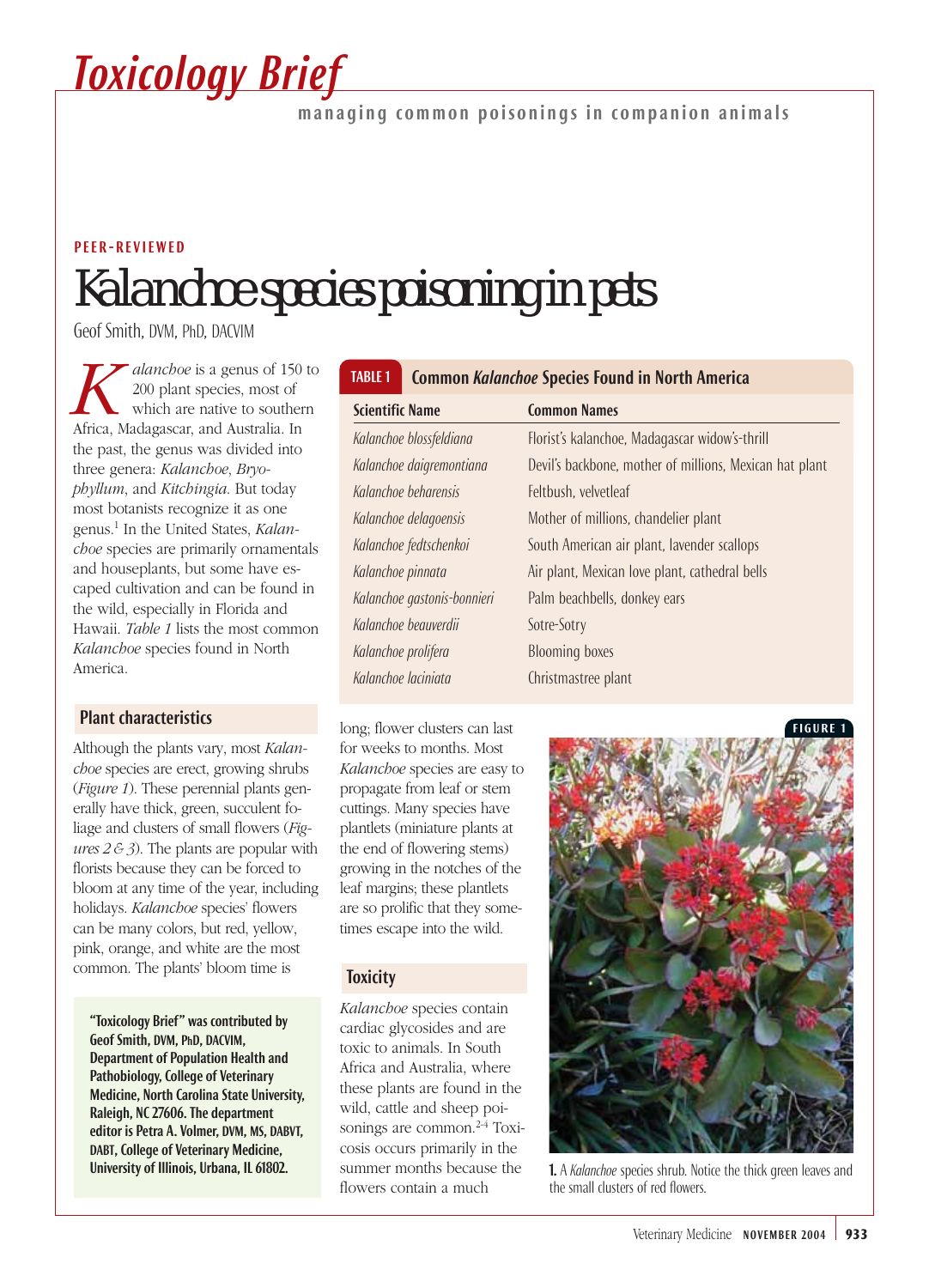# *Toxicology Brief*

FIGURE 2 FIGURE 3



2. The flowers of the *Kalanchoe blossfeldiana* plant, the most common ornamental *Kalanchoe* species in the United States.

3. *Kalanchoe* species plants (white flowers) in an ornamental garden with tulips (red flowers).

higher concentration of glycosides than the stems, leaves, or roots do.2 Although the toxic dose of *Kalanchoe* species in small animals is unknown, in calves the lethal dose is estimated to be 7 g of flowers/kg body weight or 40 g of leaves/kg body weight.2,3 In the United States, *Kalanchoe* species represent little risk to livestock because the plants are not commonly found in pastures. However, household pets, including dogs, cats, and birds, are susceptible because the plants are used in landscaping and kept as houseplants.

#### Mechanism of action

*Kalanchoe* species' toxicity is primarily due to a group of bufadienolide compounds, including bryotoxins, bryophyllins, and bersalgenins.1,5 Bufadienolides are cardiac glycosides that are similar to digitalis compounds. Inhibition of the cellular membrane sodium-potassium pump (Na+,K+- ATPase enzyme system) produces the cardiotoxic effects. In the heart, this system pumps sodium out of the cell in exchange for potassium. When the pump is inhibited, intracellular sodium concentrations begin to increase, and potassium concentrations decrease. The increased intracellular sodium can be exchanged through the sodiumcalcium exchanger for calcium, which improves contractility. Because of this effect, these glycosides (*e.g.* digoxin) can be used pharmacologically as positive inotropes to increase myocardial contractility. However, these changes in ion flux can cause a progressive decrease in electrical conductivity through the heart, resulting in irregular heart activity and, eventually, termination of cardiac activity. In toxic doses, cardiac glycosides increase sympathetic discharge to the heart and automatic rhythmicity, thereby potentiating ventricular arrhythmias.

In summary, bufadienolides inhibit the sodium-potassium pump of the myocardial cell membrane, leading to frequent and irregular depolarization of the cell. This results in disorganized cardiac electrical activity, manifesting in a variety of arrhythmias and eventually leading to cardiac arrest.

### Clinical signs

Clinical signs of *Kalanchoe* species toxicosis include depression, excessive salivation, and gastrointestinal

upset and generally occur beginning a few hours after plant ingestion. The glycosides in *Kalanchoe* species can also act directly on the gastrointestinal tract, causing hemorrhagic enteritis, abdominal pain, and diarrhea. These signs appear fairly consistently in the early stages of toxicosis, and cardiac signs such as arrhythmias, tachycardia, and dyspnea may appear if sufficient plant material is ingested. As the toxicosis progresses, severe arrhythmias with atrioventricular block may occur. Animals may develop severe weakness and cold extremities, collapse, and eventually die because of cardiac arrest. Usually the course is rapid (12 to 24 hours), but in some cases, signs may persist for four or five days.

Published reports of *Kalanchoe* species toxicosis in small animals are rare. In cattle, the most common clinical sign is sudden death due to the toxin's profound cardiac effects.<sup>2-4</sup> Other reported signs observed in cases of acute *Kalanchoe* species toxicosis include collapse, cyanosis, arrhythmias, dyspnea, and persistent diarrhea. In South Africa, krimpsiekte, a neurologic syndrome, has been welldescribed in sheep and goats associated with long-term ingestion of *Kalanchoe* species. The syndrome involves progressive paresis of the limbs